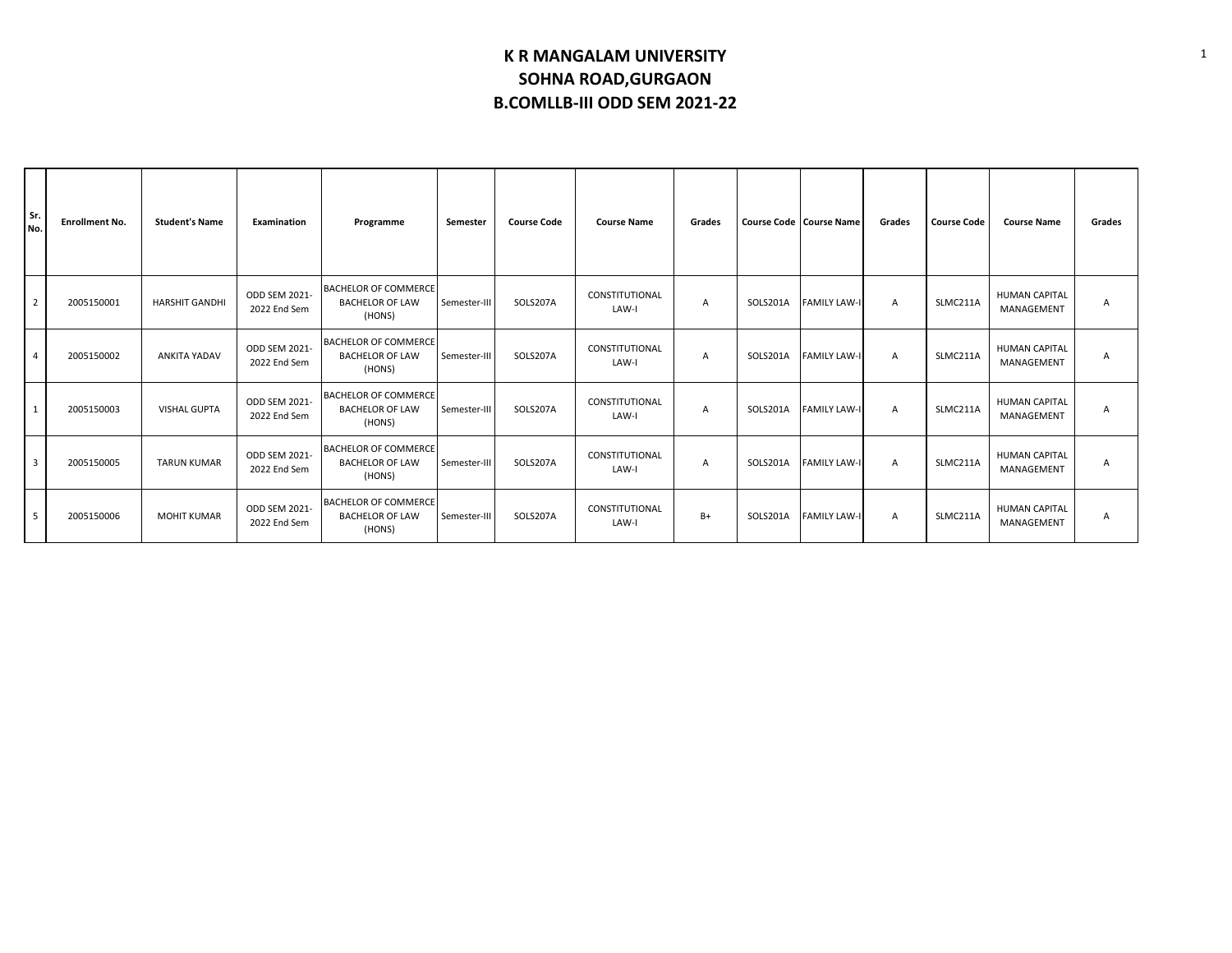| Sr.<br>No.     | <b>Enrollment No.</b> | <b>Student's Name</b> | Examination                   | Programme                                                       | Semester     |          | <b>Course Code   Course Name</b> | Grades | <b>Course Code</b> | <b>Course Name</b>                            | Grades |
|----------------|-----------------------|-----------------------|-------------------------------|-----------------------------------------------------------------|--------------|----------|----------------------------------|--------|--------------------|-----------------------------------------------|--------|
| $\overline{2}$ | 2005150001            | <b>HARSHIT GANDHI</b> | ODD SEM 2021-<br>2022 End Sem | <b>BACHELOR OF COMMERCE</b><br><b>BACHELOR OF LAW</b><br>(HONS) | Semester-III | SOLS205A | LEGAL<br><b>HISTORY</b>          | $B+$   | SOLS209A           | LAW OF CRIMES-I (IPC)<br>(GENERAL PRINCIPLES) | $B+$   |
| 4              | 2005150002            | <b>ANKITA YADAV</b>   | ODD SEM 2021-<br>2022 End Sem | <b>BACHELOR OF COMMERCE</b><br><b>BACHELOR OF LAW</b><br>(HONS) | Semester-III | SOLS205A | LEGAL<br><b>HISTORY</b>          | $B+$   | SOLS209A           | LAW OF CRIMES-I (IPC)<br>(GENERAL PRINCIPLES) | Α      |
| $\mathbf{1}$   | 2005150003            | <b>VISHAL GUPTA</b>   | ODD SEM 2021-<br>2022 End Sem | <b>BACHELOR OF COMMERCE</b><br><b>BACHELOR OF LAW</b><br>(HONS) | Semester-III | SOLS205A | LEGAL<br><b>HISTORY</b>          | $B+$   | SOLS209A           | LAW OF CRIMES-I (IPC)<br>(GENERAL PRINCIPLES) | А      |
| 3              | 2005150005            | <b>TARUN KUMAR</b>    | ODD SEM 2021-<br>2022 End Sem | <b>BACHELOR OF COMMERCE</b><br><b>BACHELOR OF LAW</b><br>(HONS) | Semester-III | SOLS205A | LEGAL<br><b>HISTORY</b>          | $B+$   | SOLS209A           | LAW OF CRIMES-I (IPC)<br>(GENERAL PRINCIPLES) | Α      |
| 5              | 2005150006            | <b>MOHIT KUMAR</b>    | ODD SEM 2021-<br>2022 End Sem | <b>BACHELOR OF COMMERCE</b><br><b>BACHELOR OF LAW</b><br>(HONS) | Semester-III | SOLS205A | LEGAL<br><b>HISTORY</b>          | $B+$   | SOLS209A           | LAW OF CRIMES-I (IPC)<br>(GENERAL PRINCIPLES) | А      |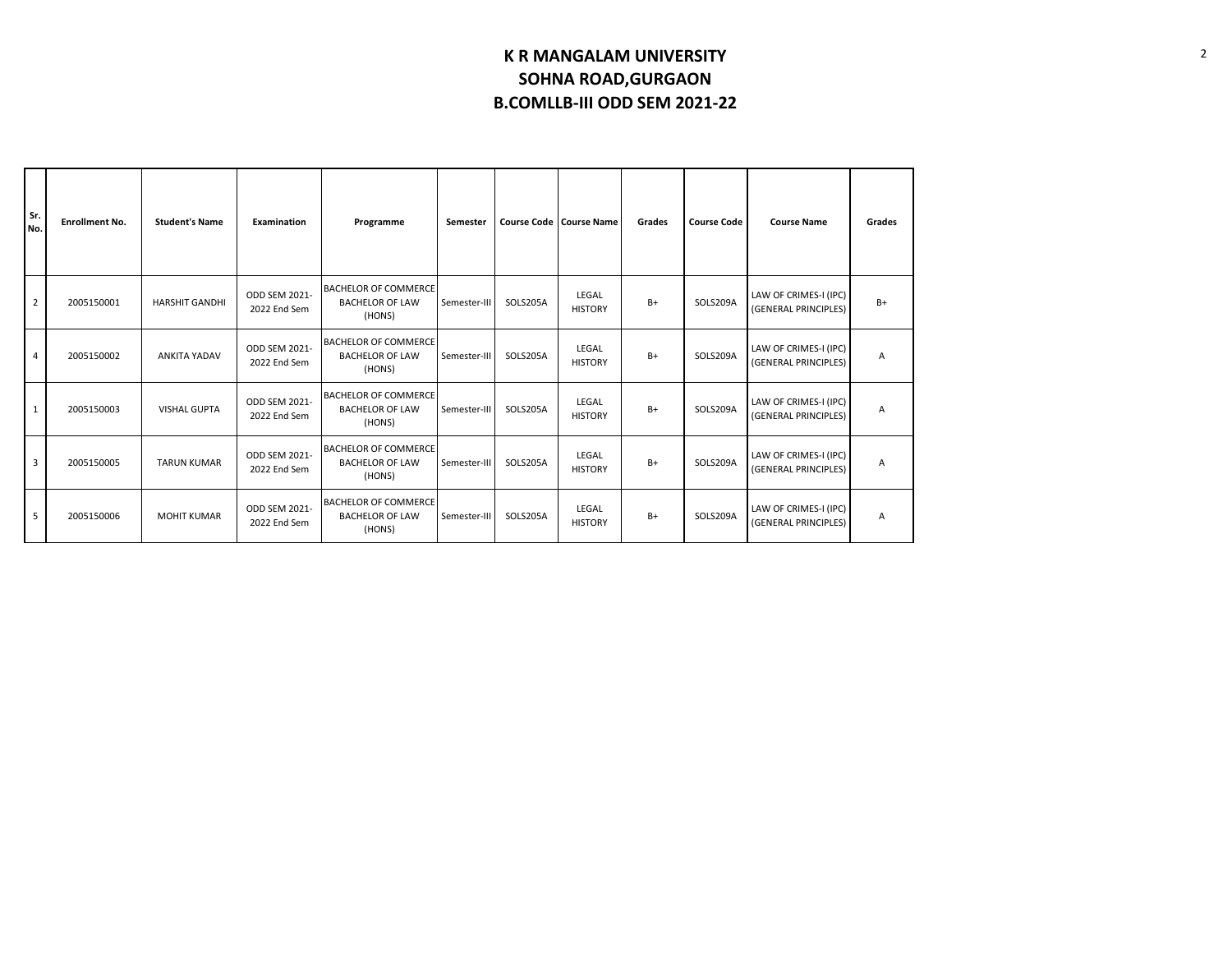| Sr.<br>No.     | <b>Enrollment No.</b> | <b>Student's Name</b> | Examination                          | Programme                                                       | Semester     | <b>Course Code</b> | <b>Course Name</b>                                                     | Grades |          | <b>Course Code   Course Name</b> | Grades |
|----------------|-----------------------|-----------------------|--------------------------------------|-----------------------------------------------------------------|--------------|--------------------|------------------------------------------------------------------------|--------|----------|----------------------------------|--------|
| $\overline{2}$ | 2005150001            | <b>HARSHIT GANDHI</b> | ODD SEM 2021-<br>2022 End Sem        | <b>BACHELOR OF COMMERCE</b><br><b>BACHELOR OF LAW</b><br>(HONS) | Semester-III | SLEL217A           | PERSONALITY<br><b>DEVELOPMENT &amp;</b><br><b>COMMUNICATION SKILLS</b> | A      | SOLS605A | Summer<br>Internship I           | $B+$   |
| 4              | 2005150002            | <b>ANKITA YADAV</b>   | ODD SEM 2021-<br>2022 End Sem        | <b>BACHELOR OF COMMERCE</b><br><b>BACHELOR OF LAW</b><br>(HONS) | Semester-III | SLEL217A           | PERSONALITY<br><b>DEVELOPMENT &amp;</b><br><b>COMMUNICATION SKILLS</b> | A      | SOLS605A | Summer<br>Internship I           | $B+$   |
| $\mathbf{1}$   | 2005150003            | <b>VISHAL GUPTA</b>   | <b>ODD SEM 2021-</b><br>2022 End Sem | <b>BACHELOR OF COMMERCE</b><br><b>BACHELOR OF LAW</b><br>(HONS) | Semester-II  | SLEL217A           | PERSONALITY<br><b>DEVELOPMENT &amp;</b><br><b>COMMUNICATION SKILLS</b> | A      | SOLS605A | Summer<br>Internship I           | B+     |
| 3              | 2005150005            | <b>TARUN KUMAR</b>    | ODD SEM 2021-<br>2022 End Sem        | <b>BACHELOR OF COMMERCE</b><br><b>BACHELOR OF LAW</b><br>(HONS) | Semester-III | SLEL217A           | PERSONALITY<br><b>DEVELOPMENT &amp;</b><br><b>COMMUNICATION SKILLS</b> | A      | SOLS605A | Summer<br>Internship I           | $B+$   |
| 5              | 2005150006            | <b>MOHIT KUMAR</b>    | ODD SEM 2021-<br>2022 End Sem        | <b>BACHELOR OF COMMERCE</b><br><b>BACHELOR OF LAW</b><br>(HONS) | Semester-III | SLEL217A           | PERSONALITY<br><b>DEVELOPMENT &amp;</b><br><b>COMMUNICATION SKILLS</b> | B+     | SOLS605A | Summer<br>Internship I           | Α      |